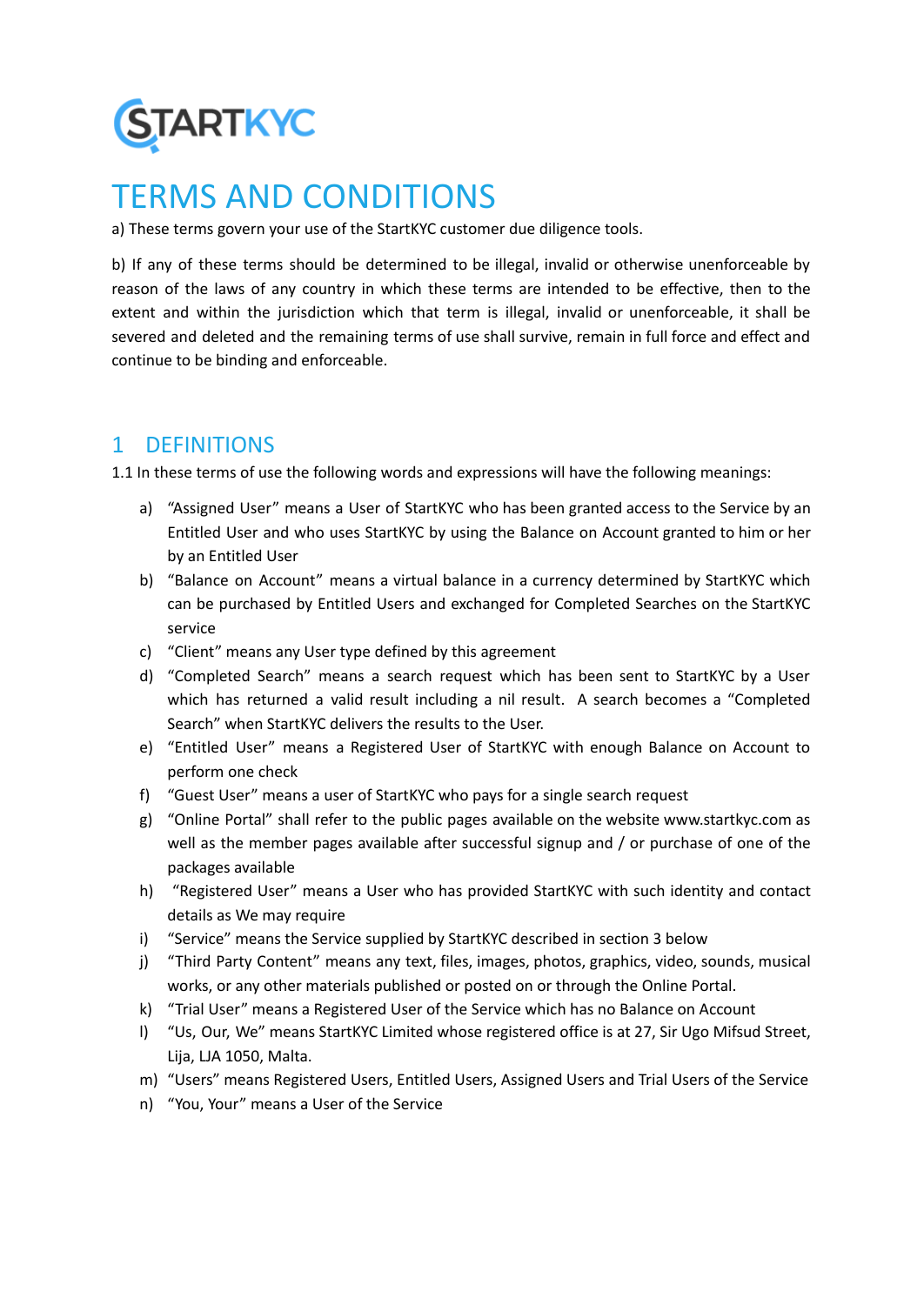

# 2 THE SERVICE

2.1 StartKYC shall provide You access to the Online Portal to carry out checks to assist you with Your Anti-Money Laundering and Funding of Terrorism (AML/FT) obligations. StartKYC provides access to data as well as a search service for carrying out these checks, namely

- a) Politically Exposed Persons (PEPs)
- b) Sanctions and Official Lists
- c) Persons of Special Interest
- d) Insolvency records
- e) Adverse Media

2.2 Clients will have access to reporting and research material, scanning and matching algorithms provided through the web-based user interface.

2.3 Access to reporting and research material is governed by this Agreement and other Addenda that may be issued by StartKYC from time to time.

2.4 StartKYC grants to the Client a non-exclusive, non-transferable, revocable licence to access and use the Service only for the purposes, and subject to any restrictions, specified in this Agreement, including in any Addenda.

# 3 USE AND ACCESS OF THE SERVICE

3.1 Full access to the Service is available only to Registered Users or to other users allowed by the Registered Users.

3.2 These terms of use constitute the sole basis on which You agree to access and use the Service and supersede and extinguish all previous agreements, promises, assurances, warranties, representations and understandings, whether written or oral, relating to their subject matter.

3.3 You acknowledge that in accessing and using the Service, You have not relied on any statement, representation, assurance or warranty (whether made innocently or negligently) that is not set out in these terms of use.

3.4 You must not misuse the Service by introducing viruses, trojans, worms, logic bombs or other material which is malicious or technologically harmful. You must not attempt to gain unauthorised access to the Service, the servers on which the Service is stored or any server, computer or database connected to the Service.

3.5 You may link to Our home page on a website that You control, provided that, You do so with Our permission in writing (which may impose additional terms on You in relation to the website on which You propose to link) and do not suggest any form of association, approval or endorsement on Our part unless that has been specifically agreed. You may in no circumstances create a link to any part of the Service other than the Service home page.

3.6 Under no circumstances are You permitted to re-sell access to the Service to any party.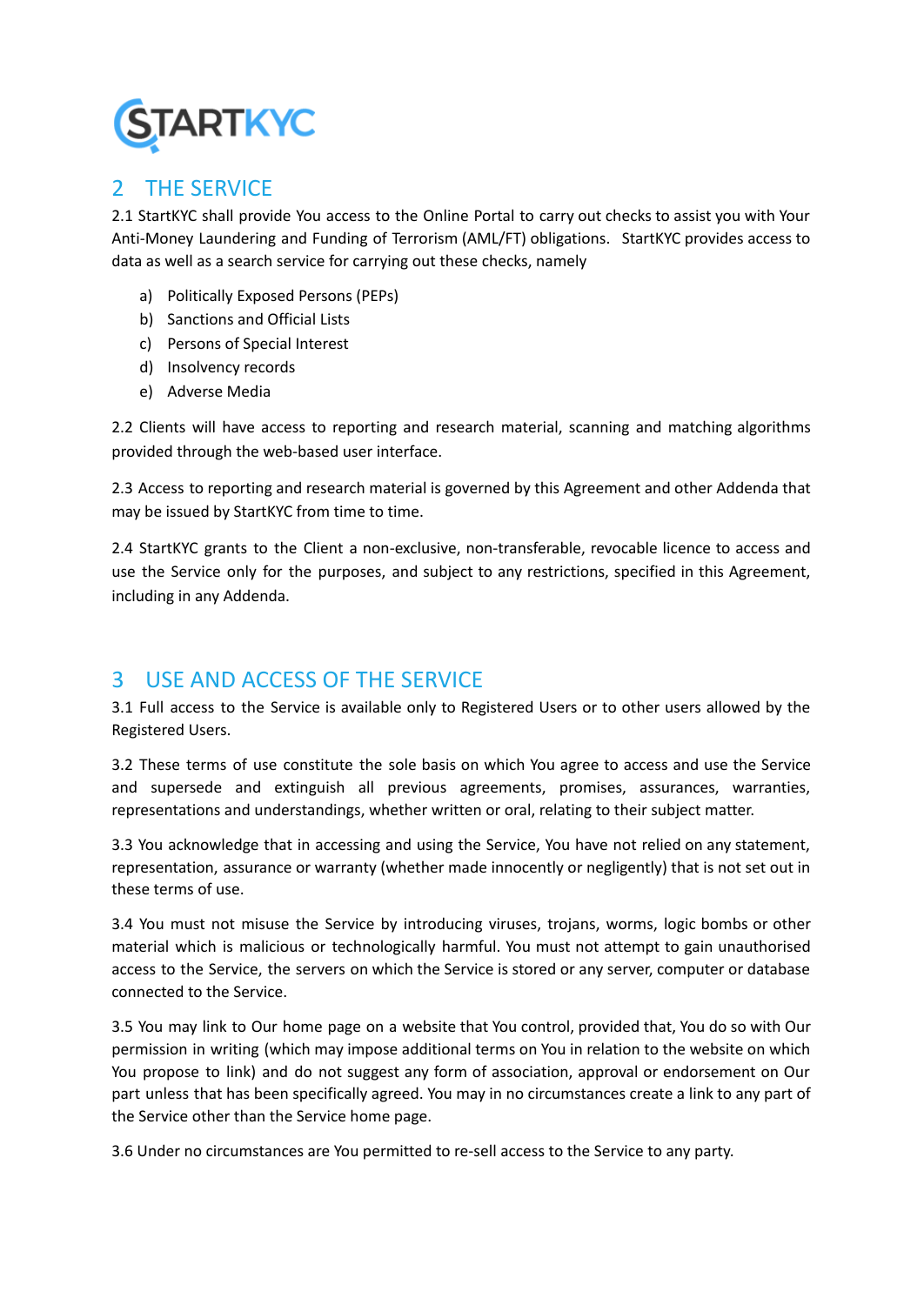

3.7 We reserve the right to withdraw permission to access the Service without notice.

### 4 MODIFICATIONS

4.1 We may, at Our discretion and subject to prior notice, change, remove, suspend or discontinue any aspect of the Service at any time including the availability of any Third-Party Content (e.g. the searching of a particular sanctions list). In the event of suspension any unutilised balance on account shall be refunded.

# 5 OUR TECHNOLOGY

5.1 The Service's technology, trademarks, copyright, patents, logos, domain names and other related intellectual property rights or other features of Our brand belong to Us or to Our licensors. Your use of Our services does not grant You any rights in Our and/or Our licensor's intellectual property whether for commercial or non-commercial use.

5.2 We grant Our Users a licence to access and use the Service subject to the following specific usage restrictions:

- You may only use Our services for Your personal, private or internal commercial purposes subject to these terms; and
- You must not commercially exploit, or sell any content appearing on the Service, or access to itself, without first obtaining a licence from Us or Our licensors (which We may grant in Our sole discretion and subject to the agreement of terms with You).
- You may print off one copy, and may download extracts, of any page(s) from the Service for Your personal use or for internal commercial use within Your business.
- You may refer others within Your organisation to content posted on the Service or search results.
- You must not modify the paper or digital copies of any materials You have printed off or downloaded in any way.
- Our status as the providers of search results on the Service must always be acknowledged.
- If You are in breach of these terms of use, Your right to use the Service will cease immediately and You must, at Our option, return or destroy any copies of the materials You have made.

5.3 In consideration for the rights that We have granted You under these terms of use, You permit Us to provide advertising and other information to You, including permitting Our third-party affiliates to do the same.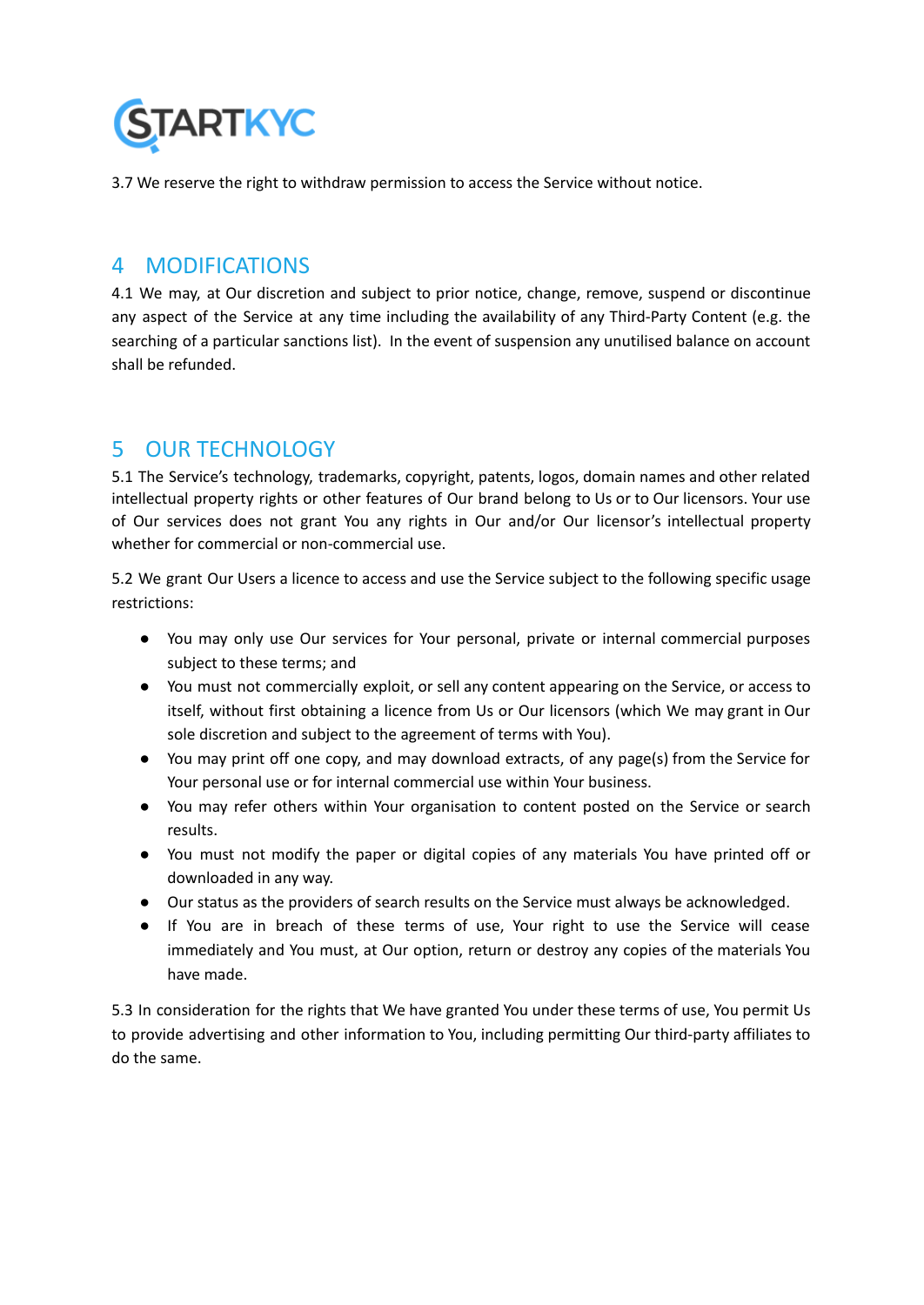

### 6 THIRD PARTY CONTENT

6.1 Third Party Content included as part of Our services (e.g. in the form of search results), is licensed to You either under these terms of use or through such third-party terms and conditions that will be made known to You as and when they become relevant.

6.2 We do not endorse any Third-Party Content nor do We guarantee the accuracy or authority of any Third-Party Content.

# 7 RELIANCE ON INFORMATION AND SERVICES

7.1 We will always aim to provide You with the best service We can and We will use Our reasonable endeavours to update the information on the Service. However, we make no representations, warranties or guarantees, whether express or implied, that the content on the Service is accurate, complete or up-to-date.

7.2 The information provided by the Service is for information purposes only and does not constitute advice on which You should rely.

7.3 All the information provided by the Service is supplied by reputable third parties. We have no control over Third Party Content and We are unable to guarantee the accuracy of such Third-Party Content. You agree that You access any content at Your own risk. Before relying on any information, whether it is from Us or from Our Third-Party partners, We advise You to verify the accuracy of such information.

7.4 The Service enables the simultaneous searching of sanctions lists, PEP lists, watch lists, black lists, and web sources. However, We cannot guarantee that any combination of such sources will be available at the time when You conduct Your search.

7.5 Sanctions lists, PEP lists, watch lists and black lists searched by the Service may be updated by their authors without notice. Whilst We will make reasonable efforts to ensure that changes to all such lists are reflected within the Service's search results as soon as possible after they occur, We cannot guarantee that this will always take place within a set period.

7.6 Original entries on certain sanctions lists PEP lists, watch lists and black lists may be published in the alphabet of a primary language which does not use the Latin alphabet. Where this is the case Our Third-Party content providers will make reasonable efforts to translate or transliterate the information on those lists using characters of the Latin alphabet, but for reasons of the structure and grammar of the primary language it may not always be possible to provide an exact transliteration of names in the characters of one alphabet into those of another.

7.7 The compilation of lists of Politically Exposed Persons is an inherently uncertain exercise. Certain jurisdictions may choose not to make the necessary information publicly available; others may do so after a period of delay. The definition of a Politically Exposed Person is also variable in some jurisdictions and territories. The providers of the Service's PEP lists make all reasonable efforts to keep the information therein current, accurate and complete, but no guarantee is made that it is so.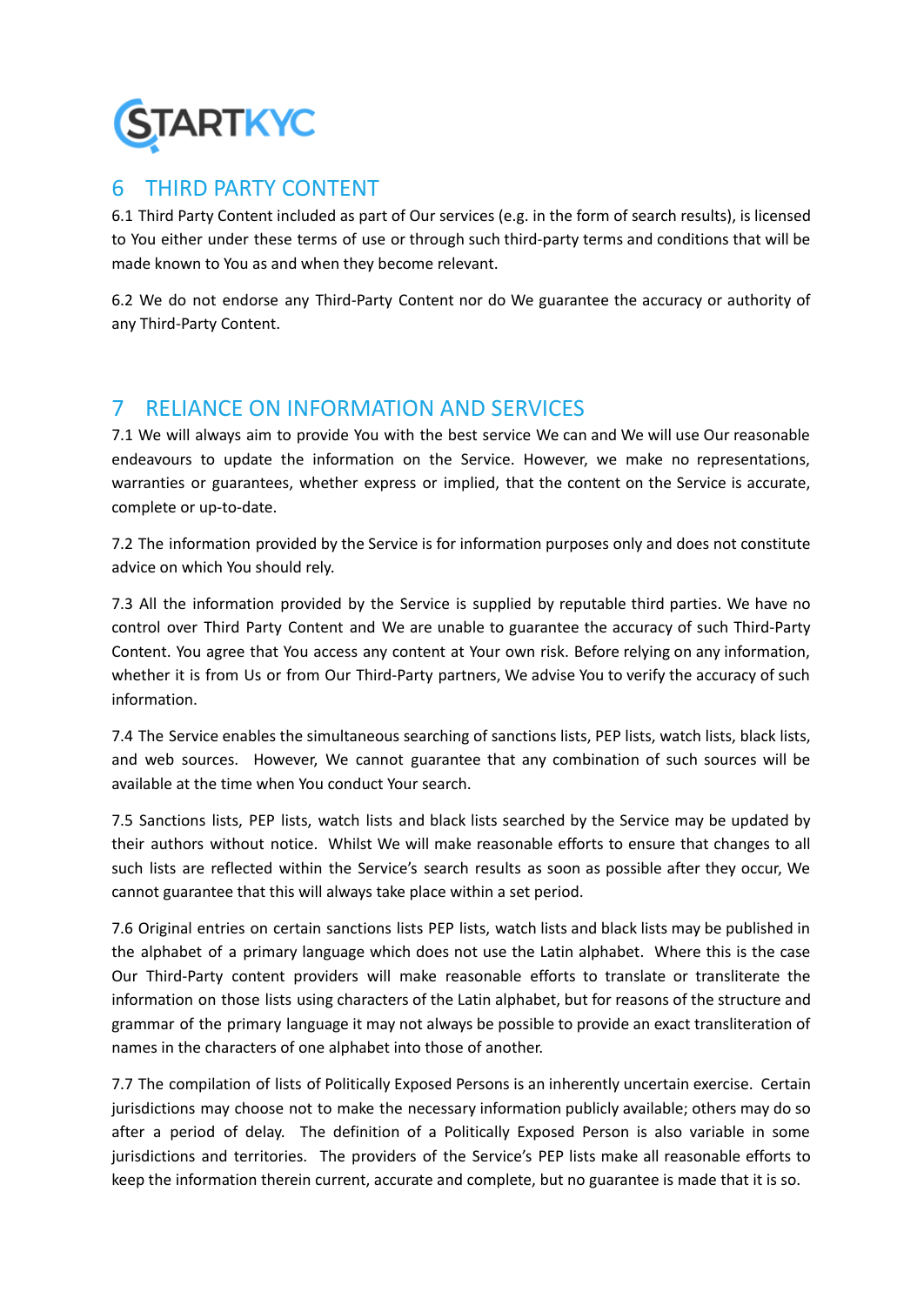

### 8 SITE AVAILABILITY

8.1 Whilst We will do Our best to ensure that the Service is fully operational at all times, We are not responsible for and shall not be liable to You for any problems or temporary interruptions in using the Service arising from factors outside of Our control (e.g. technical problems from traffic congestion on the internet) or for any problems arising from participating in or from downloading Third Party Content.

# 9 LIMITATION OF OUR LIABILITY TO YOU

9.1 Nothing in these terms of use excludes or limits Our liability for death or personal injury arising from Our negligence, or for fraud or fraudulent misrepresentation, or any other liability that cannot be excluded or limited by the laws of Malta.

9.2 To the extent permitted by law, We exclude all conditions, warranties, representations or other terms which may apply to the Service or any content on it, whether express or implied.

9.3 We will not be liable to You for any loss or damage, whether in contract, tort (including negligence), breach of statutory duty, or otherwise, even if foreseeable, arising under or in connection with:

- use of, or inability to use, the Service; or
- use of or reliance placed on any content displayed on the Service, or on the absence of content displayed on the Service (e.g. nil returns to search queries).

9.4 We are not liable for:

- any indirect or consequential loss or damage.
- loss of profits, sales, business, or revenue;
- business interruption;
- loss of anticipated savings:
- loss of business opportunity, goodwill or reputation; or
- any regulatory, legal or other penalty, sanction or other determination to which You are subject as a result, in whole or in part, of your usage of the Service.

9.5 In so far as We may be liable to You Our total liability to You in contract, tort (including without limitation negligence or breach of statutory duty howsoever arising and including the acts or omissions of its employees, agents and sub-contractors), misrepresentation (whether innocent or negligent), restitution or otherwise, arising in connection with the Service shall be limited to the fees paid by You.

9.6 You are responsible for the computer hardware and software that You use to access the Service. You should use Your own virus protection software. We will take reasonable steps to put in place and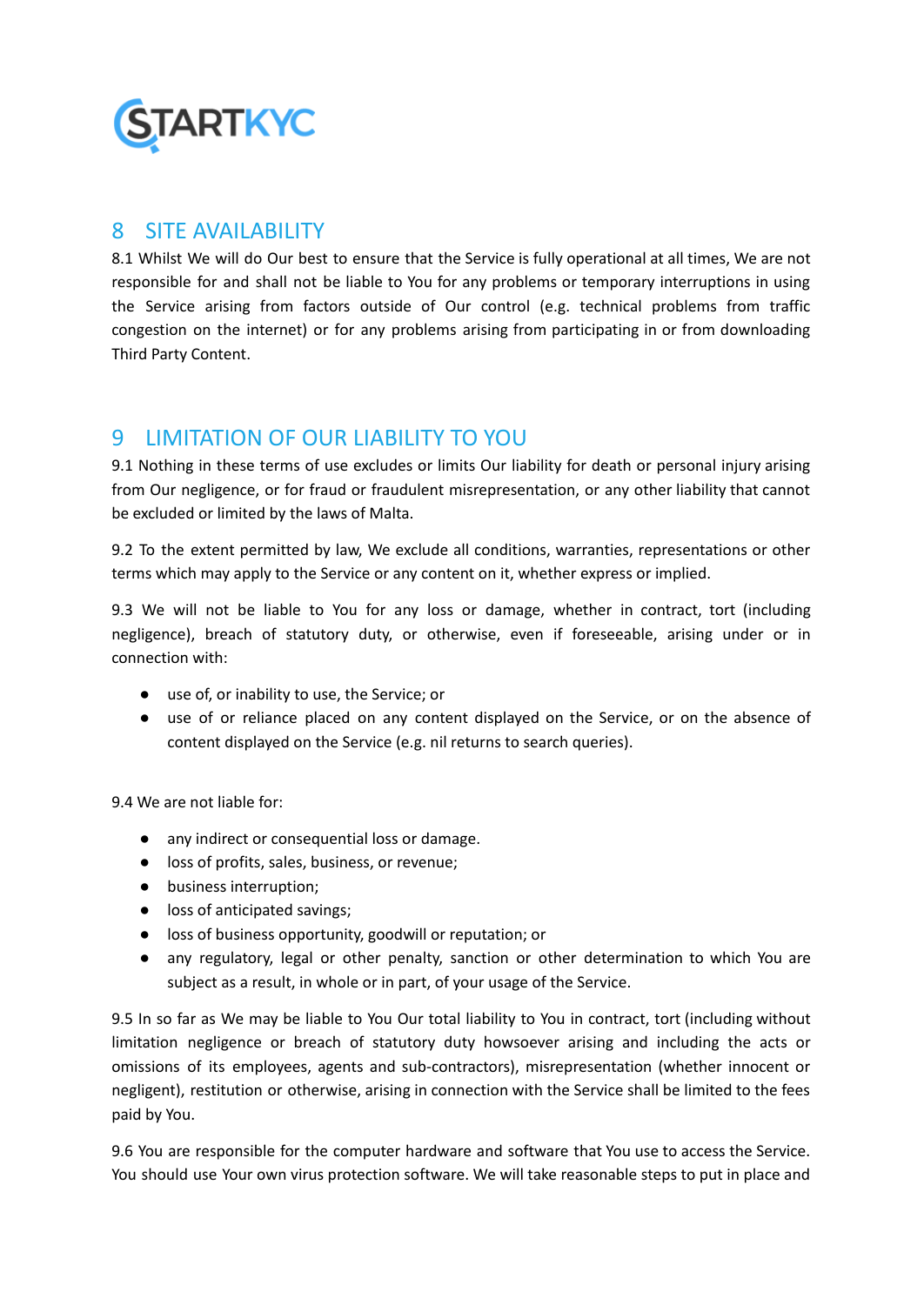

maintain firewalls, virus protection and other technical security measures but We will not be liable for any loss or damage caused by:

- a virus;
- denial-of-service attack,
- or any material that may infect Your computer equipment, computer programs, data or other material as a result of Your use of The Service or downloading content on it, or on any website linked to it.

9.7 We assume no responsibility for the content of any websites linked to the Service. We do not endorse those linked websites. We will not be liable for any loss or damage that may arise from Your use of them.

### 10 ASSIGNMENT

10.1 You may not, without Our prior written consent, charge, sub-contract or deal in any other manner with all or any of Your rights or obligations as a User except in accordance with the 'Entitled Usage Terms' at Annex I.

10.2 We may at any time assign, transfer, charge, sub-contract or deal in any other manner with all or any of Our rights or obligations in relation to the provision of the Service.

### 11 PARTNERSHIP AND AGENCY

11.1 The provision by Us of the Service shall not create a partnership between Us, or to authorise You or Us to act as agent for each other.

### 12 THIRD PARTY AGENTS

12.1 No one other than You or Us, or Our successors and permitted assignees, shall have any right to enforce any of these terms.

### 13 CHANGES TO OUR TERMS

13.1 We reserve the right to amend these terms of use at any time to ensure that We remain compliant with relevant laws and regulations or for any other purpose whatsoever. By continuing to use Our services after you have been notified of any changes being made, You accept those changes and will be bound by them. Any other variations to these terms must be agreed in writing between Us.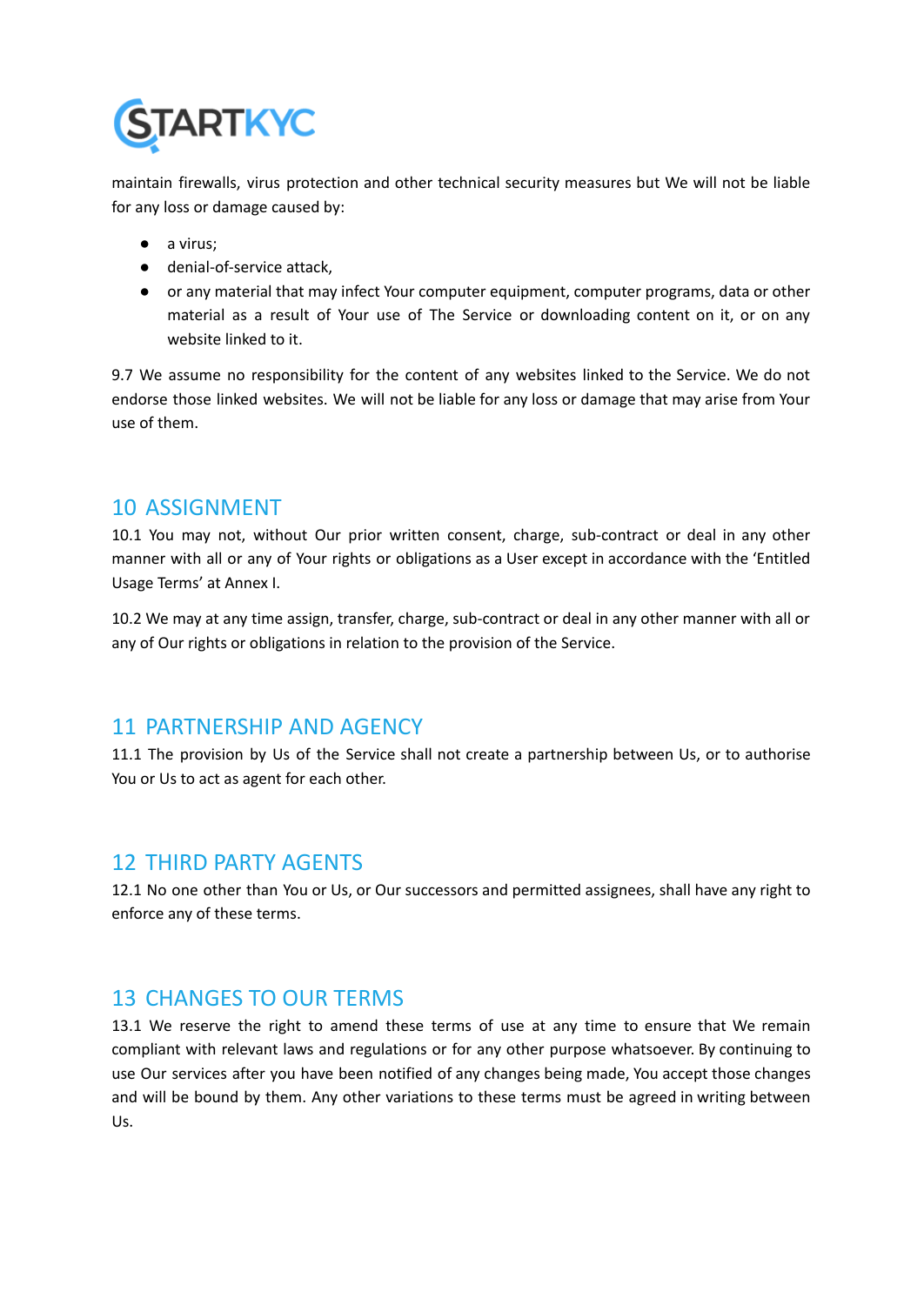

### 14 NOTICES

14.1 Any notice or other communication given to Us in connection with the Service in accordance with these terms shall be in writing and shall be delivered via email, by hand or by pre-paid post or other next working day delivery service at Our registered office.

14.2 Any notice or communication shall be deemed to have been received:

- if delivered by email, when the email arrives in the recipient's inbox
- if delivered by hand, on signature of a delivery receipt or at the time the notice is left at the proper address; or
- if sent by post, on the first business day following the number of days required by the postal service to deliver the notice to the specific destination.

14.3 This provision does not apply to the Service of any proceedings or other documents in any legal action or, where applicable, any arbitration or other method of dispute resolution.

### 15 WAIVER

15.1 No failure or delay by You or Us to exercise any right or remedy provided under this agreement or by law shall constitute a waiver of that or any other right or remedy, nor shall it prevent or restrict the further exercise of that or any other right or remedy. No single or partial exercise of such right or remedy shall prevent or restrict the further exercise of that or any other right or remedy.

### 16 TERMINATION

16.1 We may terminate Your usage of the Service if You fail to make payment in accordance with the terms set out in Annex I. We may also terminate Your usage of the Service if You commit a material breach of any of these terms where that breach is irremediable or (if such breach is remediable) You fail to remedy that breach within a period of 14 days after being notified by email to do so.

# 17 THE EFFECT OF TERMINATION

17.1 Any of these terms that expressly or by implication are intended to come into or continue in force on or after termination or cancellation shall remain in full force and effect.

17.2 Termination of Your access to the Service shall not affect any rights, remedies, obligations or liabilities that have accrued up to the date of termination, including the right to claim damages in respect of any breach of the agreement which existed at or before the date of termination.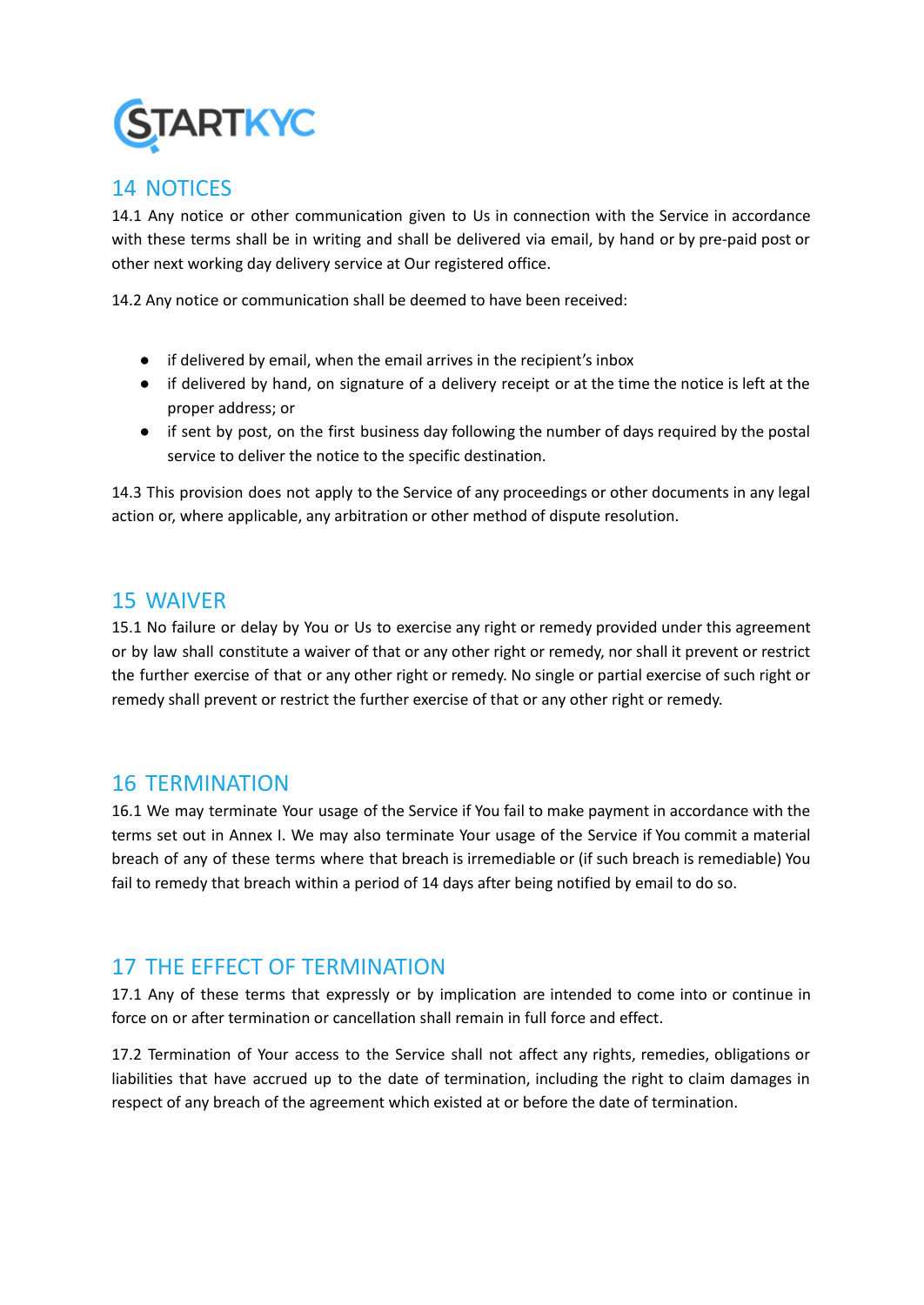

### 18 FORCE MAJEURE

18.1 We shall not in any circumstances have any liability to You if We are prevented from, or delayed in providing the Service by omissions or accidents beyond Our reasonable control, including, without limitation, strikes, lock-outs or other industrial disputes, failure of a utility service or transport network, act of God, war, riot, civil commotion, act of terrorism, malicious damage, compliance with any law or governmental order, rule, regulation or direction, accident, breakdown of plant or machinery, fire, flood, storm or default of suppliers or sub-contractors.

### 19 GOVERNING LAW

19.1 These terms of use and any dispute or claim arising out of or in connection with them (including non-contractual disputes or claims) are governed by and construed in accordance with the laws of Malta and will be subject to the exclusive jurisdiction of the Maltese courts.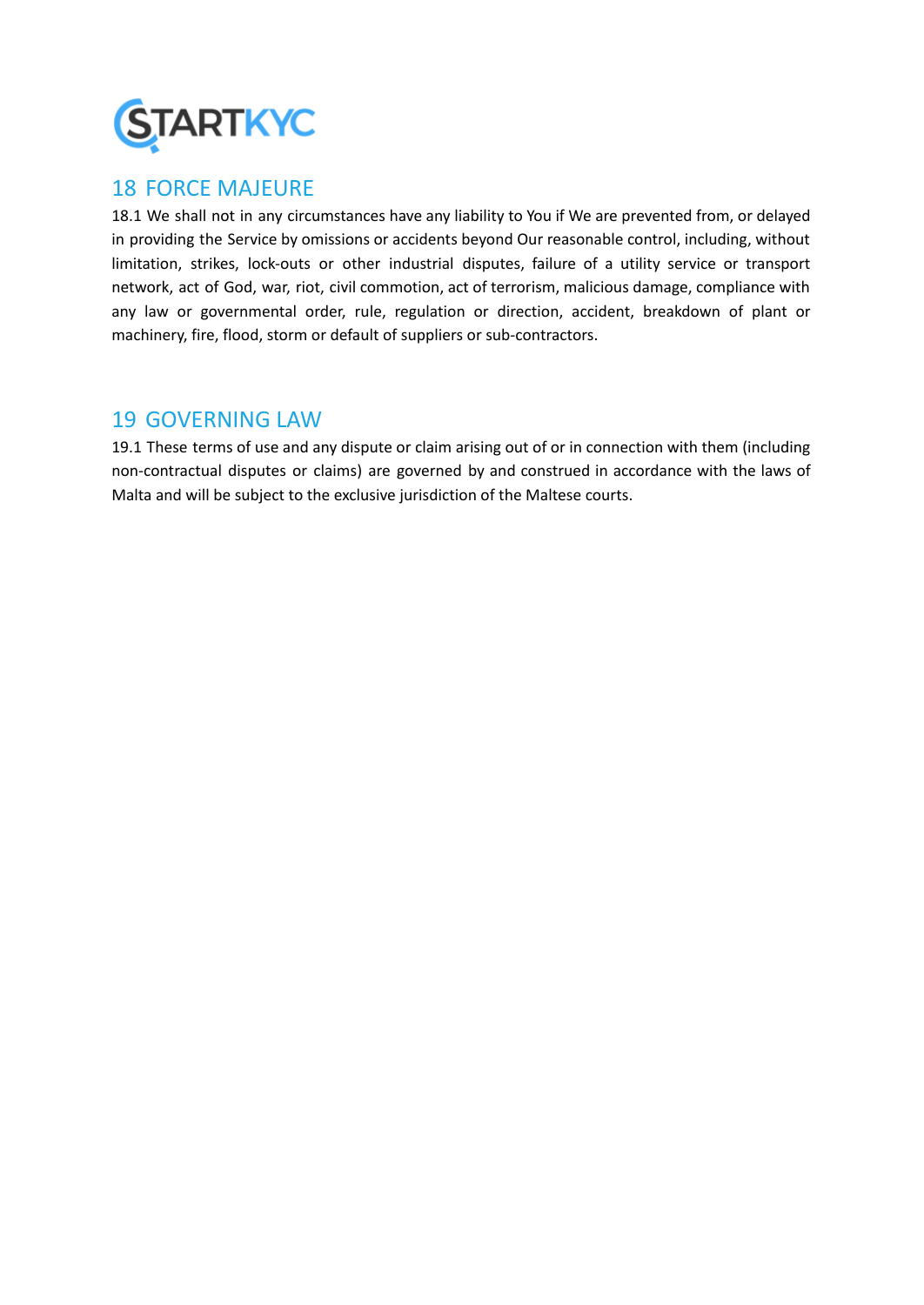

### 20 ANNEX I – ENTITI ED USAGE TERMS

- a) Please read these terms carefully as they set out the terms for Your Entitled Usage of the Service.
- b) Any person over the age of 18 can become an Entitled User but We reserve the right to exclude certain territories from time to time and limit the entitlements on offer in any country.
- c) You must be 18 or older and have the power to enter into a contract with Us and not be prevented from doing so under any local laws.
- d) By registering to become an Entitled User, You agree that You have given Us accurate registration details, including payment information and will ensure that We always have up to date contact information.
- e) When You become an Entitled User, We will provide You with a username and password to enable You to access The Service. You agree that You will ensure that Your username and password will only be used by You and will be kept secure and confidential. Access to and use of password protected or secure areas of The Service is restricted to authorised Users only. You may not share Your password, account information, or access to the Service, but You may grant access to Assigned Users, provided that you do not levy any charge or receive any reward from Assigned Users or their employers, employees or associates for granting them access to the Service.
- f) You are responsible for all activities that occur under Your password or account or as a result of Your having granted Assigned Users access to the Service. You agree to notify Us immediately of any unauthorised use of Your password or account.
- g) We reserve the right to refuse any application for access to the Service or to revoke Your access to The Service for any reason and We are under no obligation to divulge that reason to You or any applicant.

### 20.1 SERVICE DURATION

- a) Entitled User access to the Service is granted to Registered Users who purchase one or more 'packages' allowing the Entitled User to perform Completed Searches.
- b) Your access as an Entitled User will start immediately once We have received full payment for at least one completed search.
- c) Your access as an Entitled User will continue for one calendar year from the date We receive Your payment in full, or until You have used up all of Your Balance on Account, whichever comes first.
- d) Any unused Balance on Account expires one year after purchase. Purchasing a new package of The Service before the expiry of the remaining Balance on Account bought as part of a prior package will not extend the life of that Balance on Account.
- e) If at the end of a period lasting one calendar year from the date on which We received payment in full for Your package of the Service You still have any unused Balance on Account from that package, that Balance on Account will expire, and it will no longer be possible to redeem or exchange it for any searches, nor will they have any residual value whatsoever.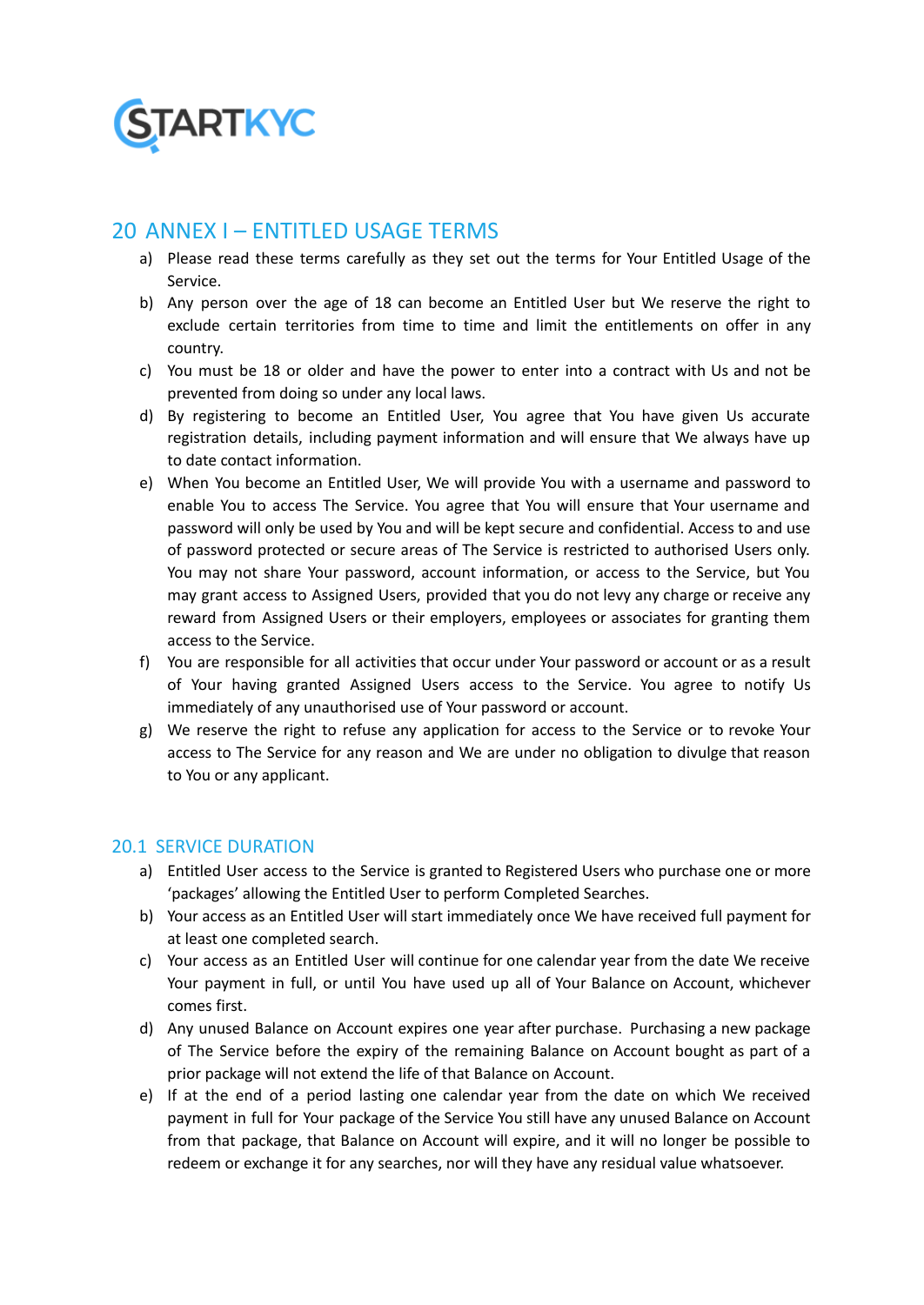

- f) For example, if at noon on 1 January 2017 You had purchased a package with an equivalent Balance on Account of EUR1,000, and at 11.59am on 1 January 2018 You had EUR25 remaining in your Balance on Account, the EUR25 will expire at noon on 1 January 2018 and could not be used for any further searches.
- g) If an expired Package is not renewed, any data related to the package (such as Completed Searches performed by Entitled Users), may be deleted 6 months following the expiration of the same package.

### 20.2 SERVICE COST

- a) To become an Entitled User of the Service You must purchase at least one package that entitles you to perform at least one Complete Search. If not used, the Balance on account expires one year after purchase.
- b) The cost of Your package will be made clear to You on Our sign-up pages and may vary from time to time or by country. You agree to pay the fees at the rates notified to You at the time You purchase Your package.
- c) Payment can be made using major credit or debit cards accepted by StartKYC. Where relevant, currency conversion values may fluctuate and conversion fees may be charged by Your bank. By submitting payment details to Us, You promise that You are entitled to purchase access to The Service using those payment details.
- d) We reserve the right to change fundamental details of the Service which We provide with 30 days' notice and affected Users may terminate their access to The Service within this notice period.
- e) Our prices may change at any time, but price changes will not affect any unexpired packages.

#### 20.3 GRANTING OF ACCESS TO OTHER USERS

- a) Entitled Users are permitted to grant access to The Service to as many Assigned Users as they wish, subject to the conditions below. Assigned Users are permitted to conduct searches in The Service. Payment to The Service for these searches is made by using the Balance on Account owned by the Entitled User who granted access to the Assigned User concerned.
- b) Assigned Users must be directors, employees or associates of the same legal entity. The provision of the Assigned User access to The Service to clients or prospective clients of the Entitled User or of the legal entity of which the Entitled User is a director, employee or associate is strictly prohibited.

#### 20.4 CHANGES TO THESE TERMS

a) We may amend these terms at any time to ensure that We remain compliant with relevant laws and regulations or for any other reason whatsoever. If We make any important changes to the Entitled Usage terms We will notify You by email or by notice on the Service website.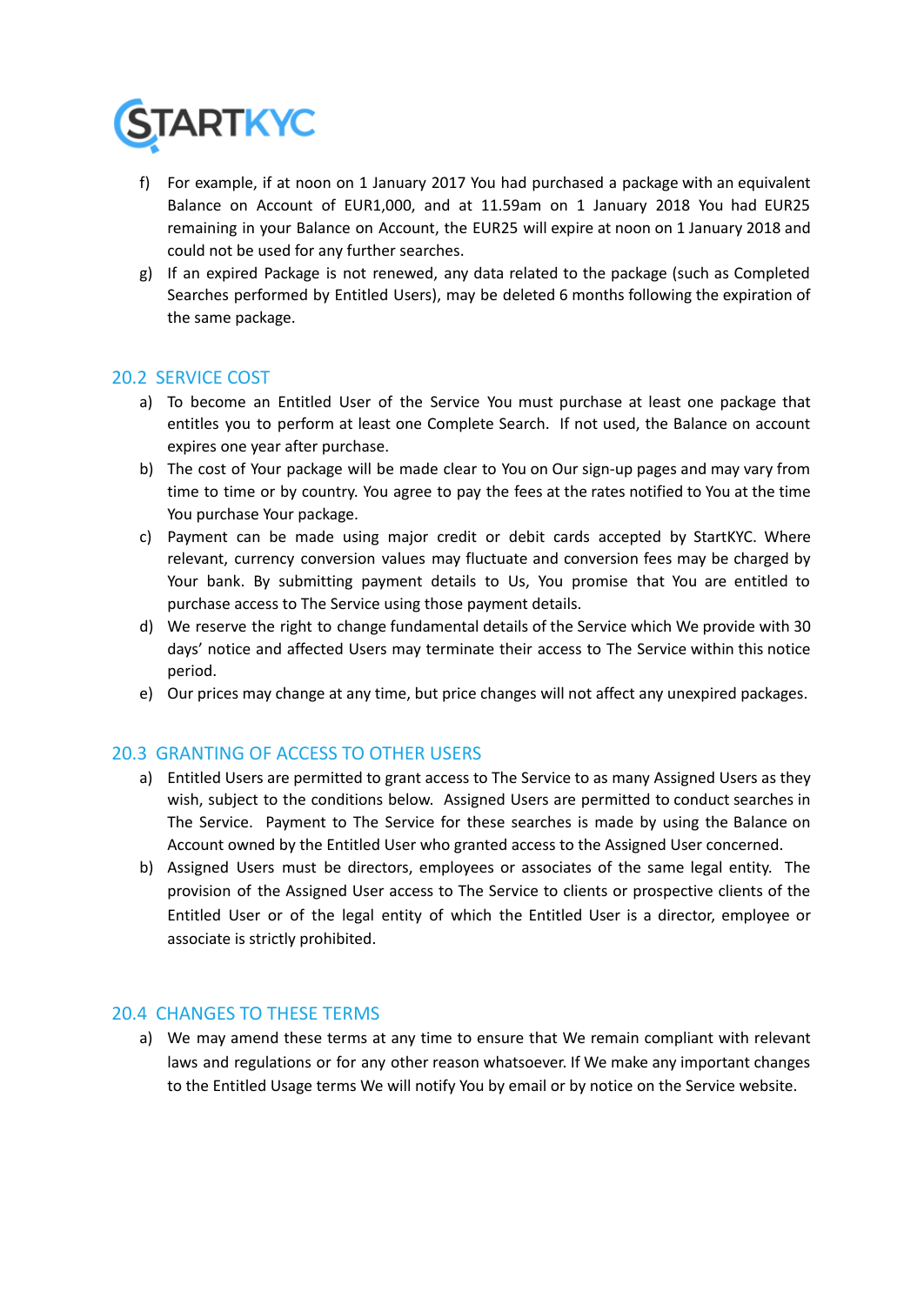

### 20.5 PAYMENT DEFAULT

- a) If You default on any payment, We may:
	- terminate Your access to The Service;
	- charge You for any searches which You have performed for which You have not paid;
	- send Your details to third party debt collectors; and/or
	- take any action which is necessary in Our opinion to recover Our losses.
- b) If Your access to The Service has been terminated and You would like to regain access, We have the right to require payment in full of any outstanding amount owed to Us before granting You access.
- c) If You charge back a successful payment made to obtain access to the Service, the resulting chargeback will be considered as a payment default.

#### 20.6 MAKING A COMPLAINT

- a) If You would like to get in touch with Us to make a complaint, please use one of the following options:
	- by email, please email Us on support@startkyc.com;
	- by post to StartKYC Limited at 27 Sir Ugo Mifsud Street, Lija, LJA1050, Malta.

#### 20.7 MISCELLANEOUS

- a) We may change The Service's User entitlements at any time with 30 days' notice given by email or by notice on the Service website. We may also at any time and at Our sole discretion, terminate Your access to The Service upon reasonable notice, and upon no notice where We believe that We have serious grounds to terminate (for example, for non-payment or breach of these terms).
- b) In addition to these standard access terms, You will also be subject to any specific terms relating to the offers made available to Our Users from time to time. If You are found to be abusing the terms of any of Our offers, We have the right to suspend and/or terminate Your access to The Service and/or offer agreement with Us.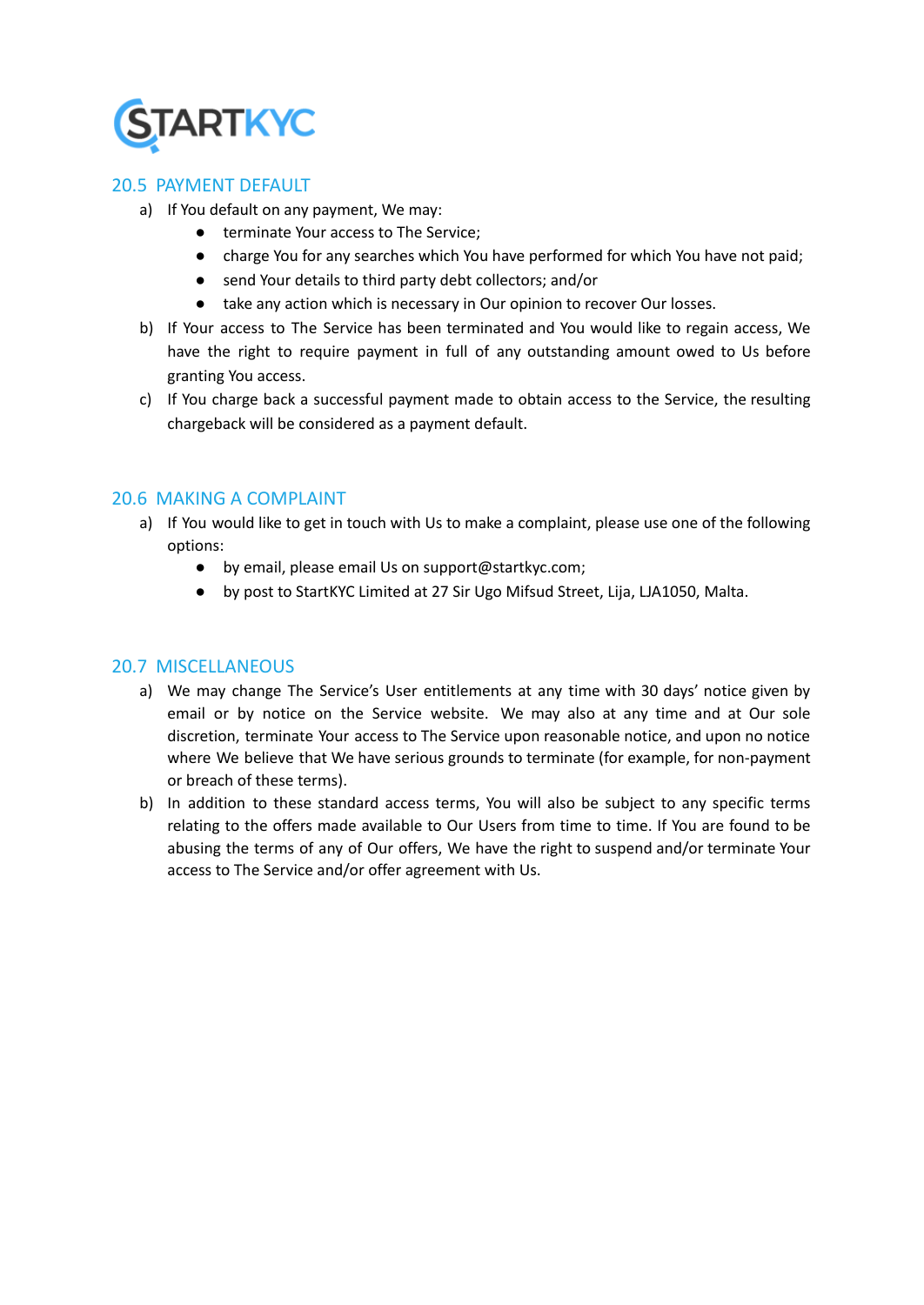

### 21 ANNEX II – CANCELLATION TERMS

- a) You cancel Your access by emailing Us from Your registered email address at support@startkyc.com.
- b) When cancelling Your access to The Service, please state the following information in Your email:
	- That You would like to cancel Your access to The Service and stating that this is a notice of cancellation;
	- When You last purchased a package; and
	- Your name and address.
- c) If You cancel Your access to The Service within 14 days of the start of Your access, and You have not used any Balance on Account, We will refund any payments received from You using the same method of payment that You used to purchase Your package of Search Tokens. You will not be entitled to a refund of Your initial payment if You cancel after the first 14 days of the start of Your access to The Service, or if You have started using your Balance on Account.

# 22 ANNEX III – PRIVACY AND COOKIE POLICY

- a) By becoming an Entitled User of the Service, You agree that We may in Our discretion publicise the fact of Your usage of The Service in marketing or advertising communications made by or on behalf of StartKYC, including by use of Your logos, names, trademarks and brand imagery, provided that We do not attribute any endorsement to You other than the bare fact of Your usage of Our services, without Your prior written consent.
- b) Personal Data provided by you is categorised into two:
	- StartKYC acting as the controller. This is the data relating to the individual user who wishes to use StartKYC in accordance with the Terms and Conditions agreed by virtue of an online registration for services. For other details of how We will process Your personal information, please see Our Privacy Policy accessible through [www.startkyc.com](http://www.startkyc.com) .
	- StartKYC acting as the processor. This is the data relating to individuals about whom you wish information. StartKYC uses this personal data in the provision by it of the services to you. The Data Processing Agreement in detailed in Annex IV.

### 23 ANNEX IV – DATA PROCESSING AGREEMENT

This Data Processing Agreement defines the data processing relationship between StartKYC as the "Data Processor" and the Client as the "Data Controller", together with the rights and obligations of each. The Data Controller and the Data Processor shall separately be referred to as a 'Party' and jointly referred to as the 'Parties'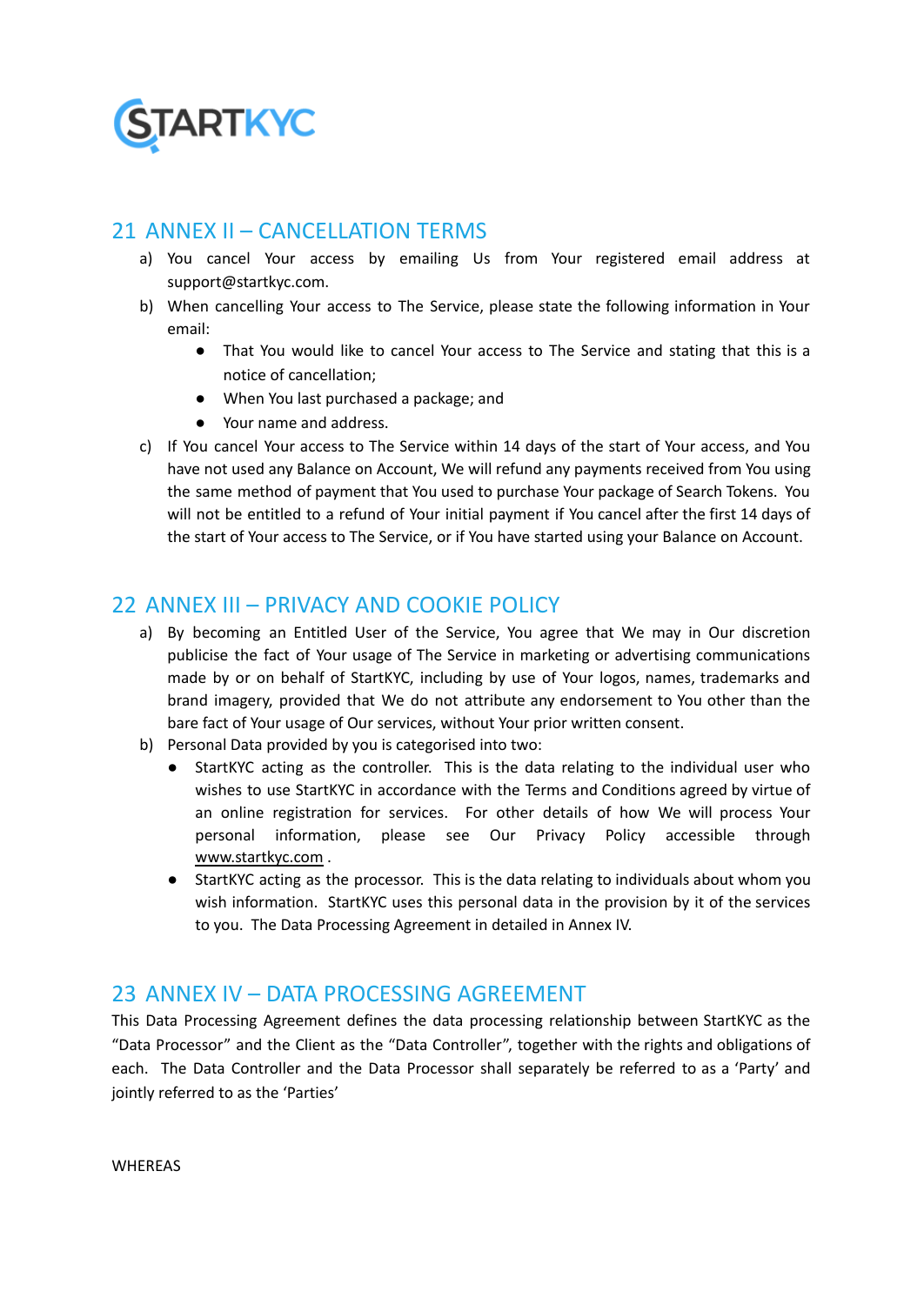

- a. The Client acts as a Data Controller.
- b. The Client wishes to subcontract certain Services, which imply the processing of personal data, to the Data Processor.
- c. The Parties seek to implement a data processing agreement that complies with the requirements of the current legal framework in relation to data processing and with the Regulation (EU) 2016/679 of the European Parliament and of the Council of 27 April 2016 on the protection of natural persons with regard to the processing of personal data and on the free movement of such data, and repealing Directive 95/46/EC (General Data Protection Regulation).
- d. The Parties wish to lay down their rights and obligations.

### 23.1 DEFINITIONS AND INTERPRETATION

1.1 Unless otherwise defined herein, capitalized terms and expressions used in this Agreement shall have the following meaning:

1.1.1 "Agreement" means this Data Processing Agreement and all Schedules;

1.1.2 "Client Personal Data" means any Personal Data Processed by a Contracted Processor on behalf of the Client pursuant to or in connection with the Principal Agreement;

1.1.3 "Contracted Processor" means a Subprocessor;

1.1.4 "Data Protection Laws" means EU Data Protection Laws and, to the extent applicable, the data protection or privacy laws of any other country;

1.1.5 "EEA" means the European Economic Area;

1.1.6 "EU Data Protection Laws" means EU Directive 95/46/EC, as transposed into domestic legislation of each Member State and as amended, replaced or superseded from time to time, including by the GDPR and laws implementing or supplementing the GDPR;

1.1.7 "GDPR" means EU General Data Protection Regulation 2016/679;

1.1.9 "Services" means the services as defined in section 2 of the Terms & Conditions.

1.1.10 "Subprocessor" means any person appointed by or on behalf of the Processor to process Personal Data on behalf of the Client in connection with the Terms & Conditions.

1.2 The terms, "Commission", "Controller", "Data Subject", "Member State", "Personal Data", "Personal Data Breach", "Processing" and "Supervisory Authority" shall have the same meaning as in the GDPR, and their cognate terms shall be construed accordingly.

2.1 StartKYC shall: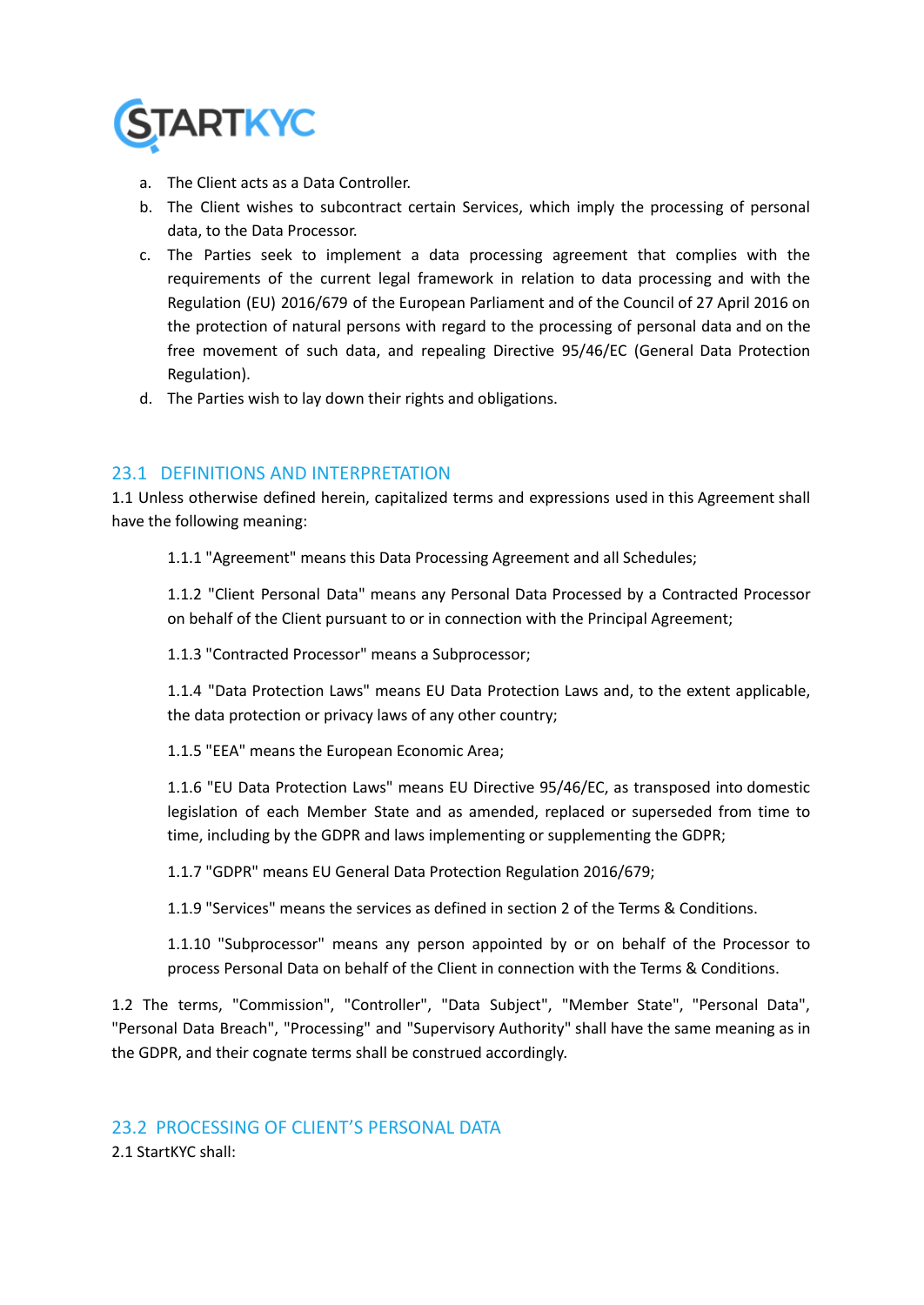

- comply with all applicable Data Protection Laws in the Processing of the Client's Personal Data; and
- not Process Client Personal Data other than on the relevant Client's documented instructions.

2.2 The Client instructs StartKYC to process Client Personal Data to provide the Services and related support.

#### 23.3 PROCESSOR PERSONNEL

3.1 StartKYC shall take reasonable steps to ensure the reliability of any employee, agent or contractor of any Contracted Processor who may have access to the Client Personal Data, ensuring in each case that access is strictly limited to those individuals who need to know / access the relevant Client Personal Data, as strictly necessary for the purposes of the Principal Agreement, and to comply with Applicable Laws in the context of that individual's duties to the Contracted Processor, ensuring that all such individuals are subject to confidentiality undertakings or professional or statutory obligations of confidentiality.

#### 23.4 SECURITY

4.1 Taking into account the state of the art, the costs of implementation and the nature, scope, context and purposes of Processing as well as the risk of varying likelihood and severity for the rights and freedoms of natural persons, StartKYC shall in relation to the Client Personal Data implement appropriate technical and organizational measures to ensure a level of security appropriate to that risk, including, as appropriate, the measures referred to in Article 32(1) of the GDPR.

4.2 In assessing the appropriate level of security, StartKYC shall take account in particular of the risks that are presented by Processing, in particular from a Personal Data Breach.

#### 23.5 SUBPROCESSING

5.1 Client provides its consent for StartKYC to use Sub-processors in the delivery of the Services. Where StartKYC uses any other third-party, StartKYC shall:

• Enter into a legally binding written agreement that places the equivalent data protection obligations as those set out in this Data Processing Agreement to the extent applicable to the nature of the services provided by such Sub-processor, in particular providing sufficient guarantees to implement appropriate technical and organisational measures in such a manner that the processing will meet the requirements of the GDPR;

• Inform the Client of any intended changes concerning the addition or replacement of sub-processor and give the Client the opportunity to object to such changes.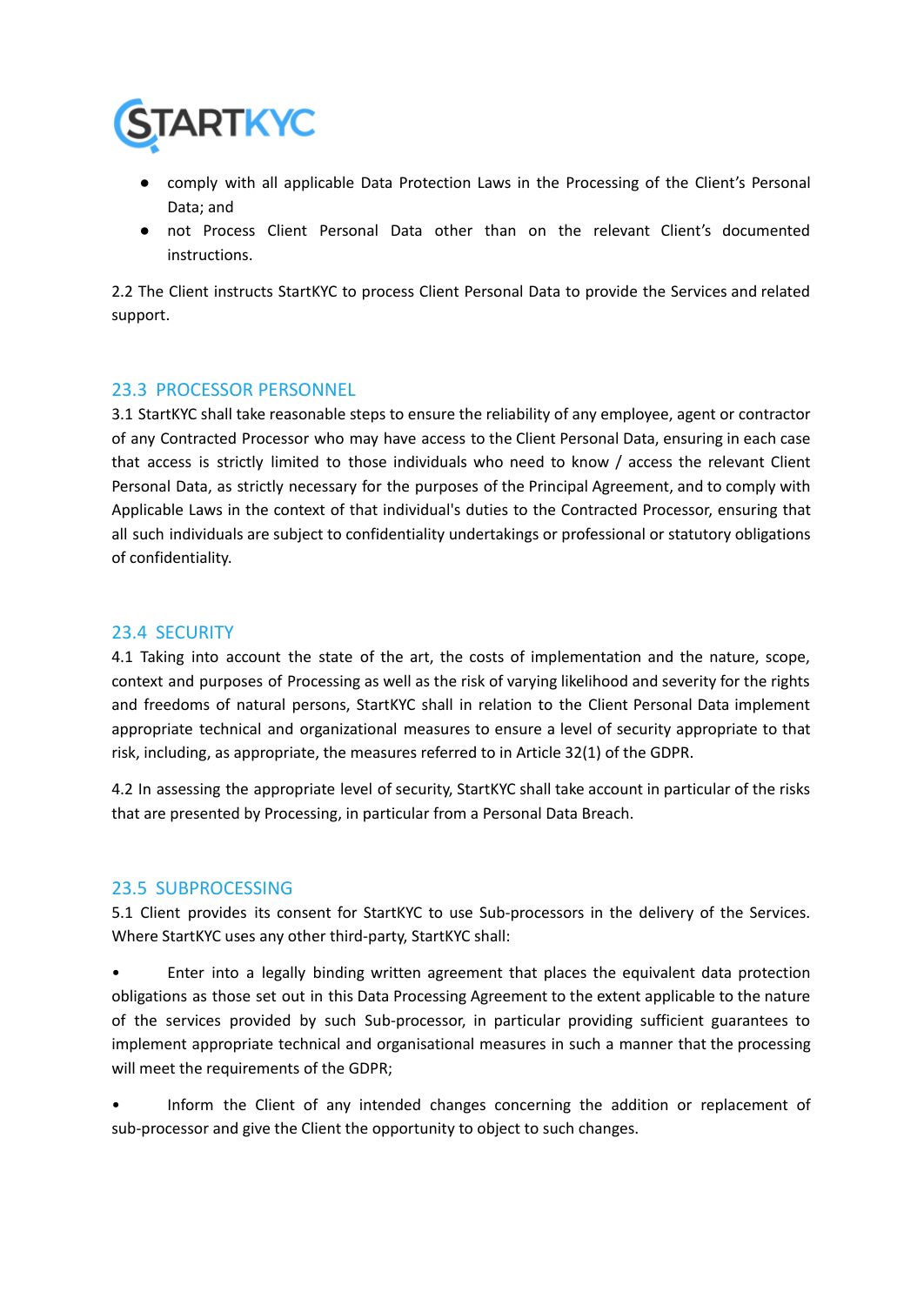

### 23.6 DATA SUBJECT RIGHTS

6.1 Taking into account the nature of the Processing, StartKYC shall assist the Client by implementing appropriate technical and organisational measures, insofar as this is possible, for the fulfilment of the Client obligations, to respond to requests to exercise Data Subject rights under the Data Protection Laws.

6.2 StartKYC shall:

- promptly notify the Client if it receives a request from a Data Subject under any Data Protection Law in respect of Client Personal Data; and
- ensure that it does not respond to that request except on the documented instructions of the Client or as required by Applicable Laws to which StartKYC is subject, in which case StartKYC shall to the extent permitted by Applicable Laws inform the Client of that legal requirement before the Contracted Processor responds to the request.

#### 23.7 PERSONAL DATA BREACH

7.1 Processor shall notify Client without undue delay upon StartKYC becoming aware of a Personal Data Breach affecting Client's Personal Data, providing the Client with sufficient information to allow the Client to meet any obligations to report or inform Data Subjects of the Personal Data Breach under the Data Protection Laws.

7.2 StartKYC shall co-operate with the Client and take reasonable commercial steps as are directed by the Client to assist in the investigation, mitigation and remediation of each such Personal Data Breach.

#### 23.8 DATA PROTECTION IMPACT ASSESSMENT AND PRIOR CONSULTATION

8.1 StartKYC shall provide reasonable assistance to the Client with any data protection impact assessments, and prior consultations with Supervising Authorities or other competent data privacy authorities, which the Client reasonably considers to be required by article 35 or 36 of the GDPR or equivalent provisions of any other Data Protection Law, in each case solely in relation to Processing of the Client's Personal Data by, and taking into account the nature of the Processing and information available to, the Contracted Processors.

#### 23.9 DELETION OR RETURN OF COMPANY PERSONAL DATA

9.1 On expiry or termination of the Agreement, StartKYC shall arrange for the safe return and deletion of the personal data as shall be required by the client, save to the extent that the European Union, EU member state or Maltese law requires retention of the Personal Data.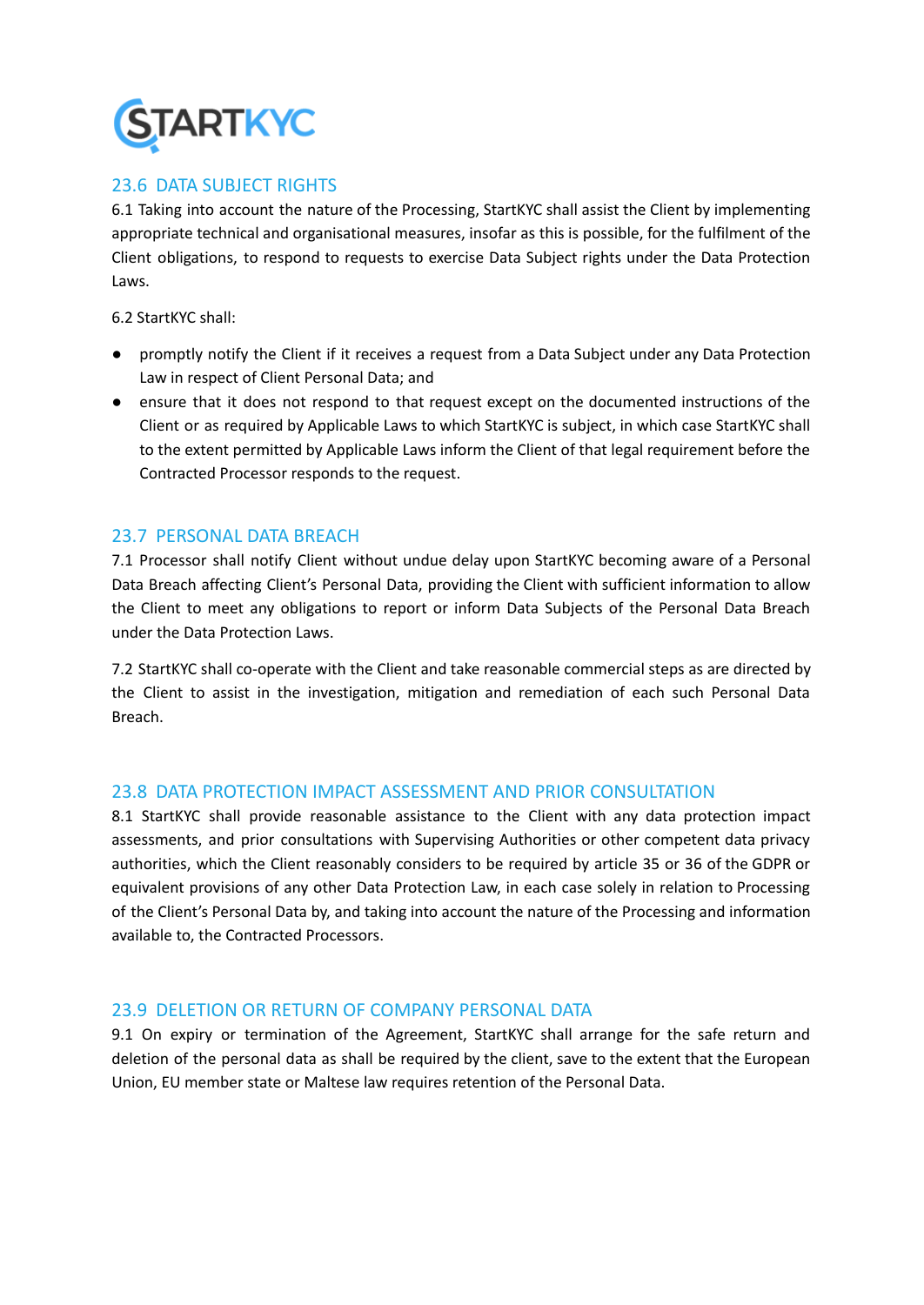

### 23.10 AUDIT RIGHTS

10.1 Upon the Client's reasonable prior written request, StartKYC agrees to provide the Client with documentation or records (which may be redacted to remove confidential commercial information not relevant to the requirements of this Agreement) which will enable it to verify and monitor StartKYC's compliance with its data protection and security obligations under the terms of this DPA. StartKYC shall provide such information withing 60 days of receipt of such request.

10.2 Where, in the reasonable opinion of the Client, such documentation is not sufficient in order to meet the obligations of Article 28 of the GDPR, Client will be entitled upon reasonable prior written notice to StartKYC and upon reasonable grounds, to conduct an on-site audit of StartKYC's premises used in connection with the Service, solely to confirm compliance with its data protection and security obligations under this Data Processing Agreement. Any such audit will be limited in time and shall not last longer than 3 business days. Any audit carried out by the Client will be conducted in a manner that does not disrupt, delay or interfere with StartKYC's performance of its business. Any costs incurred with respect to such an audit will be borne by the Client.

10.3 The Client shall ensure that the individuals carrying out the audit are under the same confidentiality obligations as set out in the Data Processing Agreement.

#### 23.11 DATA TRANSFER

11.1 StartKYC may not transfer or authorize the transfer of Data to countries outside the EU and/or the European Economic Area (EEA) without the prior written consent of the Client. If personal data processed under this Agreement is transferred from a country within the European Economic Area to a country outside the European Economic Area, the Parties shall ensure that the personal data are adequately protected. To achieve this, the Parties shall, unless agreed otherwise, rely on EU approved standard contractual clauses for the transfer of personal data.

Where a transfer of Personal Data to an end user whose organisation is established outside of the EEA is necessary for the purposes of this Agreement, the parties acknowledge and accept that the end user shall either provide adequate safeguards as set out in Article 46 of the GDPR or rely on one of the derogations for specific situations set out in Article 49 of the GDPR to transfer Personal Data to a third country or an international organisation.

#### 23.12 CLIENT OBLIGATIONS

12.1 Client warrants and represents to StartKYC that:

- All instructions provided to StartKYC in relation to the processing of Personal Data are lawful and are provided in accordance with the Data Protection Laws
- It shall only provide instructions to StartKYC that are in accordance with the terms of the Principal Agreement and this Data Processing Agreement; and
- All Personal Data is sourced lawfully and that it is solely responsible for determining the purpose for which Personal Data may be processed by StartKYC Ltd.